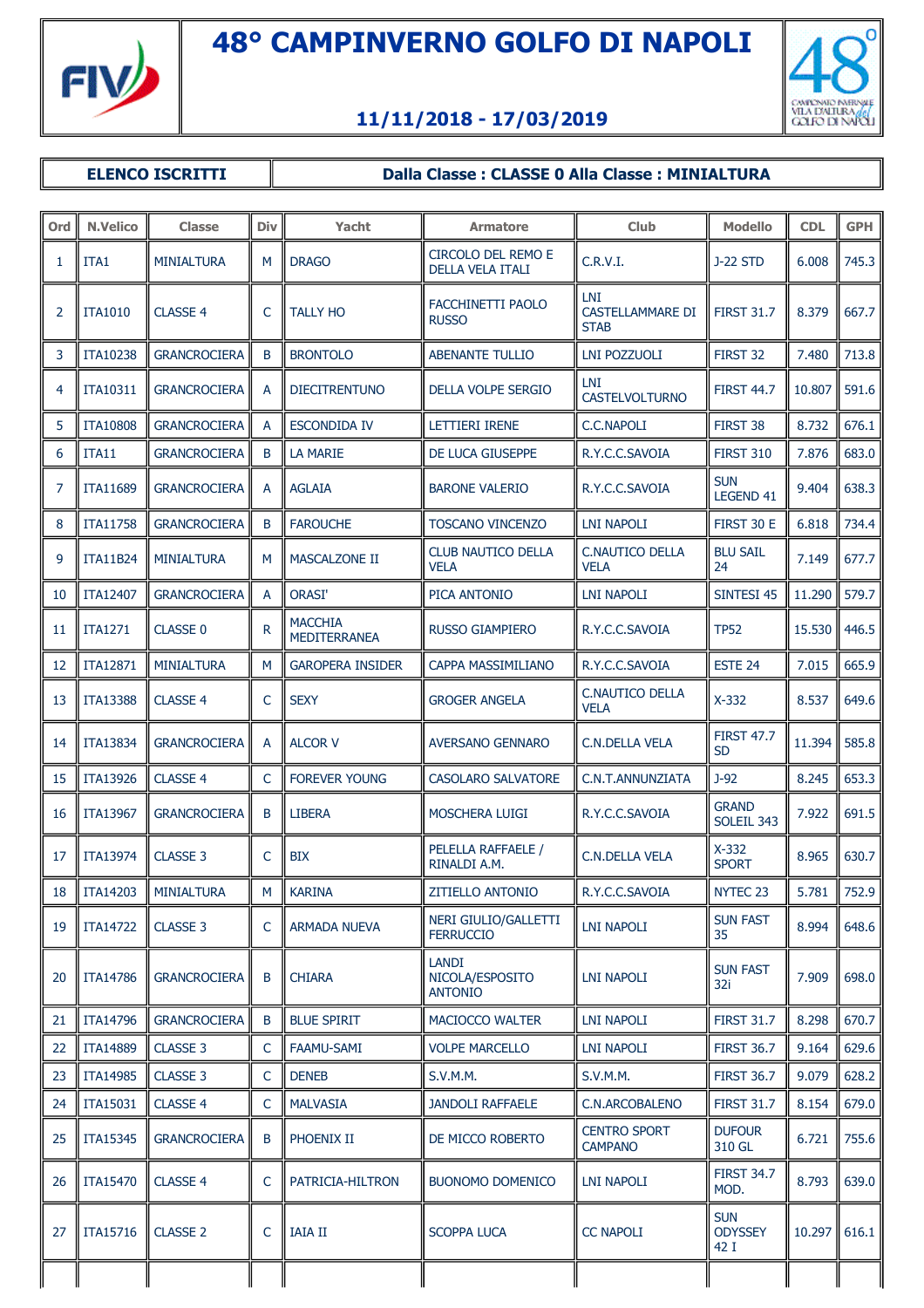| 28 | <b>ITA15764</b>  | CLASSE 4            | $\mathsf{C}$ | <b>ASTRA</b>                       | DE LEO ANIELLO                                          | <b>C.N.DELLA VELA</b>                   | <b>ELAN 340</b>             | 8.564  | 657.7 |
|----|------------------|---------------------|--------------|------------------------------------|---------------------------------------------------------|-----------------------------------------|-----------------------------|--------|-------|
| 29 | <b>ITA15898</b>  | <b>GRANCROCIERA</b> | B            | <b>ISOLA DI S.</b>                 | <b>MARTIRANI STEFANO</b><br><b>MARIA</b>                | C. N. DELLA VELA                        | <b>GRAND</b><br>SOLEIL 343  | 7.852  | 699.7 |
| 30 | ITA16029         | CLASSE 1            | C            | <b>RAFFICA</b>                     | OROFINO PASQUALE                                        | <b>C.C.NAPOLI</b>                       | $X-41$                      | 10.720 | 568.5 |
| 31 | <b>ITA16134</b>  | <b>CLASSE 3</b>     | $\mathsf{C}$ | <b>DUFFY</b>                       | <b>ENRICO CALVI</b>                                     | <b>LNI POZZUOLI</b>                     | <b>DUFOUR 34</b>            | 8.840  | 651.2 |
| 32 | <b>ITA16481</b>  | <b>CLASSE 2</b>     | $\mathsf{C}$ | <b>NIENTEMALE</b>                  | <b>OSCI GIUSEPPE-</b><br><b>CALCAGNI RICCARDO</b>       | <b>LNI POZZUOLI</b>                     | FIRST 40<br>CR.             | 10.454 | 586.3 |
| 33 | <b>ITA16546</b>  | <b>GRANCROCIERA</b> | B            | <b>DOLCEREZZA</b>                  | <b>CIAGLIA RENATO N./DE</b><br>FALCO F.                 | C.N.MASCALZONE<br><b>LATINO</b>         | COMET 36                    | 8.834  | 638.4 |
| 34 | <b>ITA166</b>    | <b>MINIALTURA</b>   | М            | POMPA PA'                          | NERI VITTORIANO                                         | <b>C.C.NAPOLI</b>                       | MELGES 20                   | 5.998  | 680.2 |
| 35 | <b>ITA16994</b>  | <b>GRANCROCIERA</b> | B            | LULU'                              | <b>GIORDANO</b><br><b>GIAMBATTISTA</b>                  | <b>C.N.ARCOBALENO</b>                   | <b>OCEANIS</b><br>381       | 8.351  | 675.9 |
| 36 | <b>ITA17002</b>  | <b>GRANCROCIERA</b> | A            | <b>T'ARAS</b>                      | <b>MARINA MILITARE</b>                                  | S.V.MARINA<br><b>MILITARE</b>           | <b>HARMONY</b><br>47        | 10.701 | 606.6 |
| 37 | ITA17229         | <b>CLASSE 4</b>     | $\mathsf{C}$ | <b>MAXIMILIAN I</b>                | <b>SALZANO PIO</b>                                      | LNI NAPOLI                              | <b>DELPHIA 33</b>           | 8.056  | 683.0 |
| 38 | ITA17376         | <b>CLASSE 4</b>     | $\mathsf{C}$ | TUTTANATASTORIA                    | DI VINCENZO<br>MARIO/MONTELLA<br><b>LIBORIO</b>         | <b>LNI NAPOLI</b>                       | <b>FIRST 27.7</b>           | 8.073  | 678.2 |
| 39 | <b>ITA185</b>    | <b>CLASSE 2</b>     | $\mathsf{R}$ | <b>SCUGNIZZA XS</b>                | DE BLASIO VINCENZO                                      | <b>C.C.NAPOLI</b>                       | MELGES 32<br>OD             | 9.404  | 535.9 |
| 40 | ITA <sub>2</sub> | <b>GRANCROCIERA</b> | A            | <b>FERYAN</b>                      | <b>CASTAGNARO</b><br><b>ALESSANDRO</b>                  | R.Y.C.C.SAVOIA                          | <b>OCEANIS</b><br>411 CLIPP | 9.505  | 674.4 |
| 41 | <b>ITA238</b>    | <b>MINIALTURA</b>   | M            | <b>GRIFO</b>                       | <b>ACCADEMIA</b><br><b>AERONAUTICA</b>                  | <b>ACC.AERONAUTICA</b>                  | $J-24$                      | 6.441  | 721.5 |
| 42 | <b>ITA24008</b>  | <b>MINIALTURA</b>   | M            | CHEST' E'                          | <b>IANNACCONE MASSIMO</b>                               | <b>C.V.SALERNO</b>                      | ESTE 24                     | 7.012  | 669.5 |
| 43 | ITA24039         | <b>MINIALTURA</b>   | M            | <b>MARY POPPINS</b>                | POLIMENE CLAUDIO                                        | <b>C.N.TORRE DEL</b><br><b>GRECO</b>    | ESTE 24                     | 7.009  | 668.3 |
| 44 | <b>ITA24077</b>  | <b>MINIALTURA</b>   | M            | <b>MODESTAMENTE</b>                | <b>ASCIONE GIANLUIGI</b>                                | <b>C.N.TORRE DEL</b><br><b>GRECO</b>    | ESTE 24                     | 6.989  | 668.8 |
| 45 | <b>ITA24106</b>  | <b>MINIALTURA</b>   | M            | <b>PESTENERA</b>                   | <b>GUERRASIO ROBERTO</b>                                | <b>COMPAGNIA VELA</b><br><b>SALERNO</b> | ESTE 24                     | 7.142  | 661.2 |
| 46 | ITA32            | <b>MINIALTURA</b>   | M            | <b>TWENTY</b>                      | <b>CARBONE VITTORIO</b>                                 | <b>LNI NAPOLI</b>                       | $J - 24$                    | 6.441  | 721.5 |
| 47 | <b>ITA3772</b>   | <b>GRANCROCIERA</b> | A            | <b>ONDINE</b>                      | <b>D'ACUNTO FRANCO</b>                                  | R.Y.C.C.SAVOIA                          | <b>OCEANIS</b><br>411 CLIPP | 9.617  | 665.2 |
| 48 | ITA39            | <b>MINIALTURA</b>   | M            | <b>JOLLY ROGER</b>                 | <b>SOLLI MARIO</b>                                      | <b>LNI NAPOLI</b>                       | <b>J-22 STD</b>             | 6.003  | 745.5 |
| 49 | <b>ITA4149</b>   | <b>CLASSE 1</b>     | $\mathsf{C}$ | LE COQ HARDI'                      | <b>PAVESI MAURIZIO</b>                                  | C.R.V.ITALIA                            | $X-41$                      | 10.748 | 569.2 |
| 50 | <b>ITA421</b>    | <b>MINIALTURA</b>   | М            | <b>TANGRAM</b>                     | AMODIO GAETANO                                          | <b>C.NAUTICO DELLA</b><br><b>VELA</b>   | <b>METEOR</b>               | 5.120  | 810.1 |
| 51 | <b>ITA442</b>    | <b>MINIALTURA</b>   | М            | <b>SPARVIERO</b>                   | <b>ACCADEMIA</b><br><b>AERONAUTICA</b>                  | <b>ACC.AERONAUTICA</b>                  | J-24                        | 6.441  | 721.5 |
| 52 | <b>ITA476</b>    | <b>MINIALTURA</b>   | M            | <b>BLOODY MARY</b>                 | <b>AFFABILE</b><br>ANTONIO/MAGLIANO<br><b>LORENZA</b>   | <b>LNI NAPOLI</b>                       | <b>METEOR</b>               | 5.120  | 810.1 |
| 53 | <b>ITA4964</b>   | <b>GRANCROCIERA</b> | A            | <b>ALBATROS</b>                    | SPORT VELICO MARINA<br><b>MILITARE</b>                  | <b>S.V.M.M.</b>                         | ALPA 12.70                  | 8.733  | 644.6 |
| 54 | <b>ITA4982</b>   | <b>GRANCROCIERA</b> | A            | <b>CALYPSO</b>                     | SPORT VELICO MARINA<br><b>MILITARE</b>                  | <b>S.V.M.M.</b>                         | <b>S&amp;S</b>              | 8.733  | 644.6 |
| 55 | <b>ITA54</b>     | <b>MINIALTURA</b>   | M            | ARTIGLIO-CHIPSTAR-<br><b>KADOA</b> | DE PASQUALE<br><b>GIOVANNI-LA PEGNA</b><br><b>ALBER</b> | <b>LNI NAPOLI</b>                       | <b>J-22 STD</b>             | 6.008  | 745.3 |
| 56 | <b>ITA617</b>    | <b>MINIALTURA</b>   | M            | <b>ZIZZE' PACCHIANA</b>            | <b>GIUSTI SERGIO</b>                                    | <b>C.N.TORRE DEL</b><br><b>GRECO</b>    | <b>METEOR</b>               | 5.120  | 810.1 |
| 57 | <b>ITA637</b>    | <b>MINIALTURA</b>   | M            | TITINA LA STREGA                   | <b>BORRIELLO</b><br>M.RAFFAELLA                         | <b>LNI NAPOLI</b>                       | <b>METEOR</b>               | 5.120  | 810.1 |
| 58 | ITA65            | <b>MINIALTURA</b>   | M            | <b>JKILLER</b>                     | <b>BARRA SABATO</b>                                     | <b>C.N.TORRE</b><br><b>ANNUNZIATA</b>   | $J-24$                      | 6.441  | 721.5 |
|    |                  |                     |              |                                    |                                                         | LNI                                     |                             |        |       |